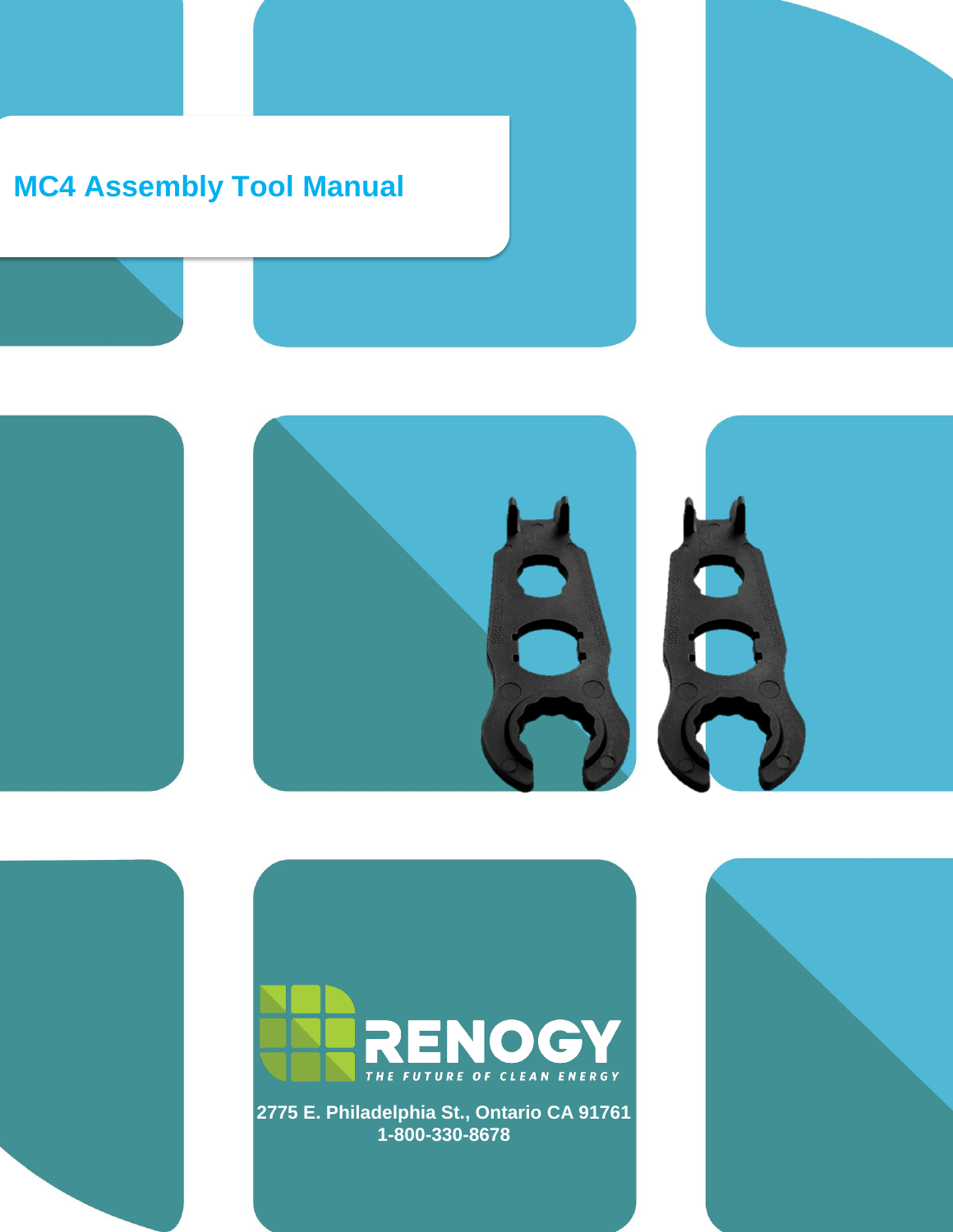# **Table of Contents**

| Important Safety Instructions 1. 2008. Entertainment and the United States of B. |  |
|----------------------------------------------------------------------------------|--|
|                                                                                  |  |
|                                                                                  |  |
|                                                                                  |  |
|                                                                                  |  |
|                                                                                  |  |
|                                                                                  |  |
|                                                                                  |  |
|                                                                                  |  |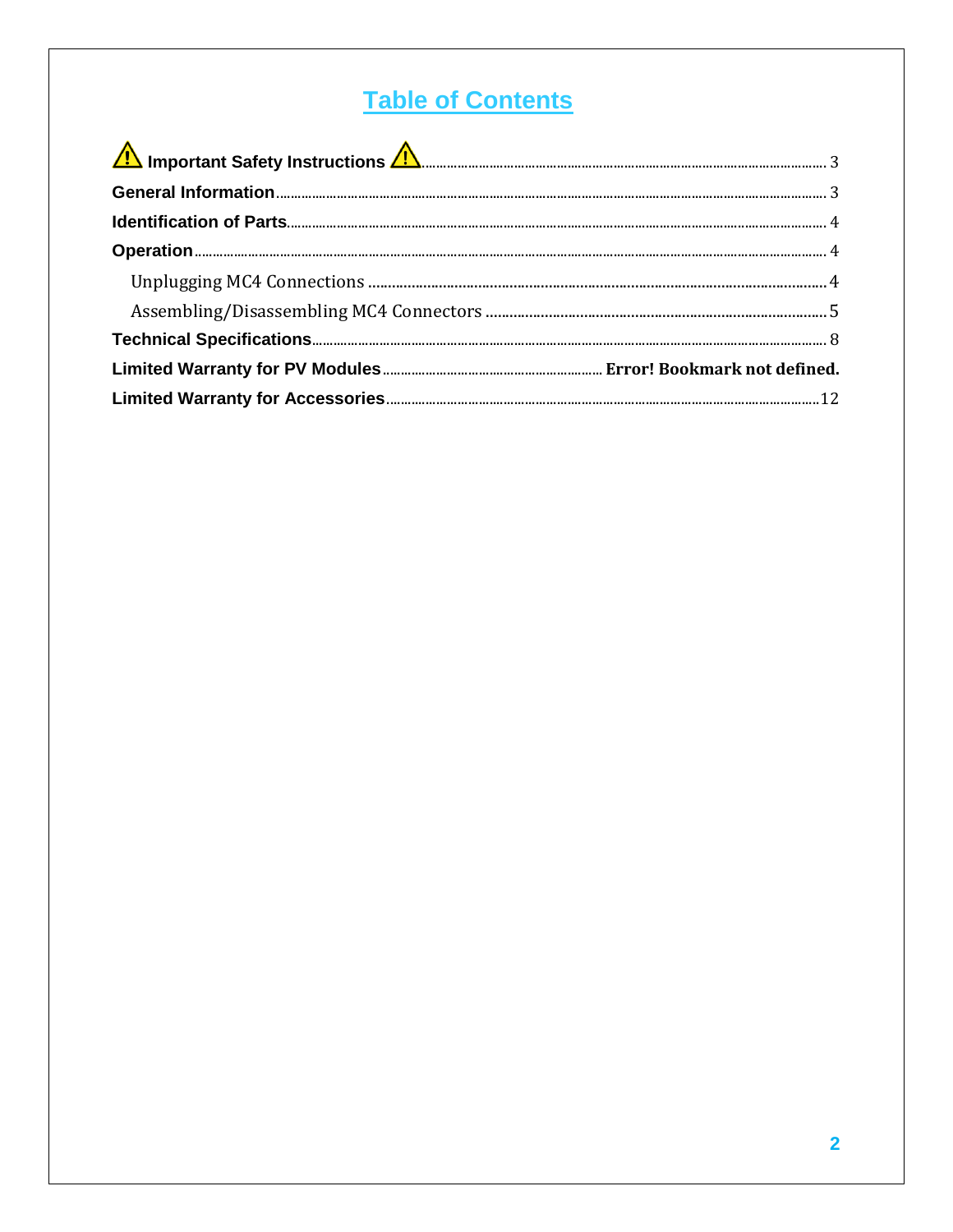**A** Important Safety Instructions **Please save these instructions.**

<span id="page-2-0"></span>This manual contains important safety, installation, and operating instructions for the unit. The following symbols are used throughout the manual to indicate potentially dangerous conditions or important safety information.

**WARNING: Indicates a potentially dangerous condition. Use extreme caution when performing this task.**

**CAUTION: Indicates a critical procedure for safe and proper operation of the controller**

**NOTE: Indicates a procedure or function that is important to the safe and proper operation of the controller.** 

#### **General Safety Information**

- Read all instructions and cautions in the manual before using the tool.
- Do NOT attempt to disassemble MC4 connections with alternative tools. Doing so may damage the connections and/or the connectors.
- If using MC4 connectors not supplied by Renogy, this tool may not work for those connectors.

### **General Information**

<span id="page-2-1"></span>The Renogy MC4 Assembly Tool is designed to make the assembly and disassembly of MC4 connections quick and easy. This tool can assist in the connections/disconnection of the MC4 connectors from one another or assist in the addition/removal of another MC4 connectors from a bare wire. This unit is made of a hard plastic material that is strong enough to provide sufficient leverage for operation, while simultaneously preventing fracture or marring of MC4 connector and its surfaces.

#### **Key Features**

- Hard plastic
- Easy assembly and disassembly of MC4 connectors
- Quick disconnect for existing MC4 connections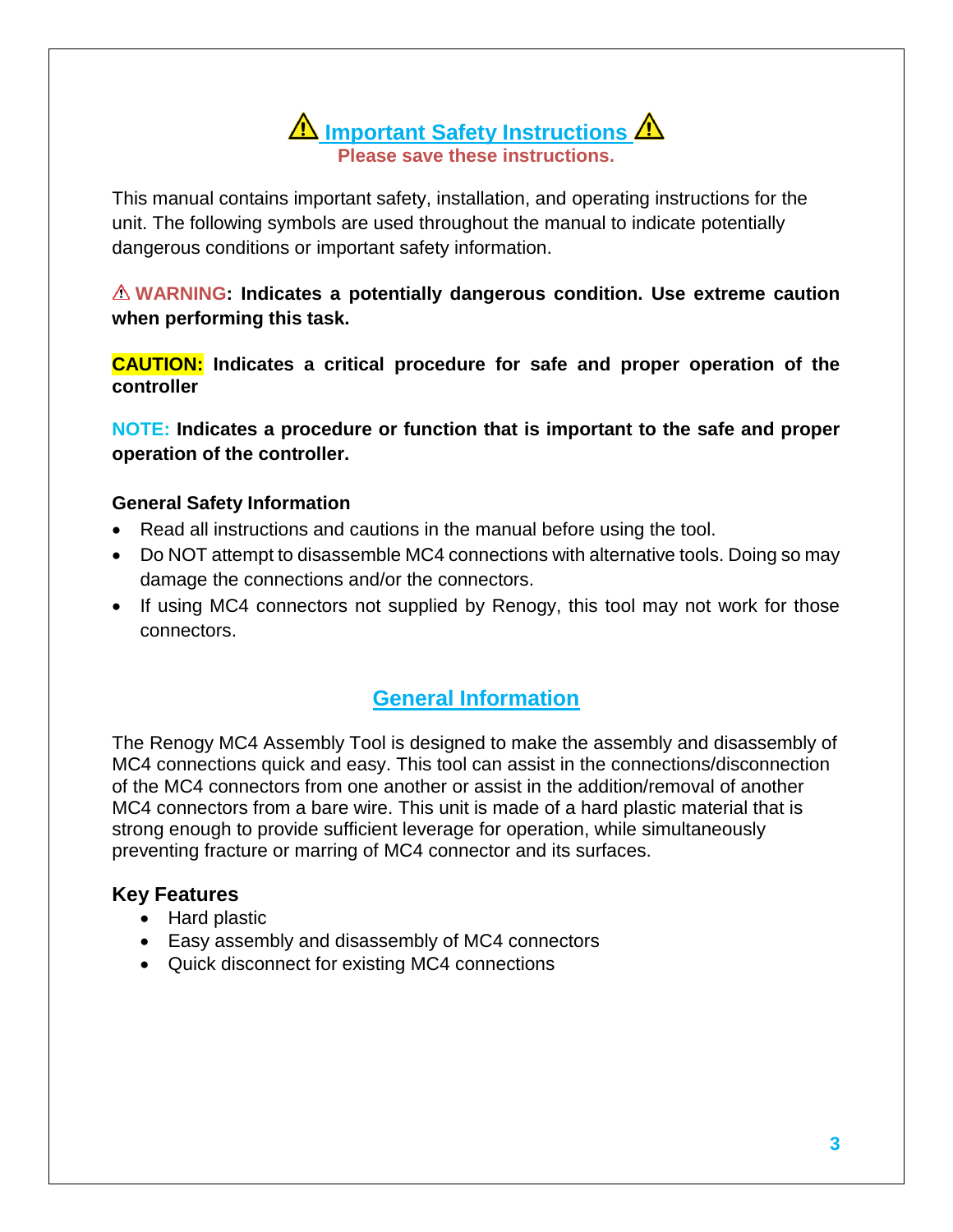## **Identification of Parts**

<span id="page-3-0"></span>

#### **Key Parts**

- **1. Gripping Base of MC4**
- **2. Insert for larger MC4 connectors**
- **3. Insert for MC4 connector nose**
- <span id="page-3-1"></span>**4. Pins to Unplug MC4 Connections**

#### **Operation**

**NOTE: If the user needs to unplug MC4 cables, then only ONE MC4 assembly tool is needed. Otherwise, TWO MC4 tools are required for assembly/disassembly of connectors.** 

#### <span id="page-3-2"></span>**Unplugging MC4 Connections**

MC4 connections will consist of a male and female MC4 connector latched onto one another. Breaking these connections, whether it be for panel expansion or insertion of MC4 branch connectors, could be troublesome if the user is not using the MC4 Assembly Tool. In order to disconnect wires, simply: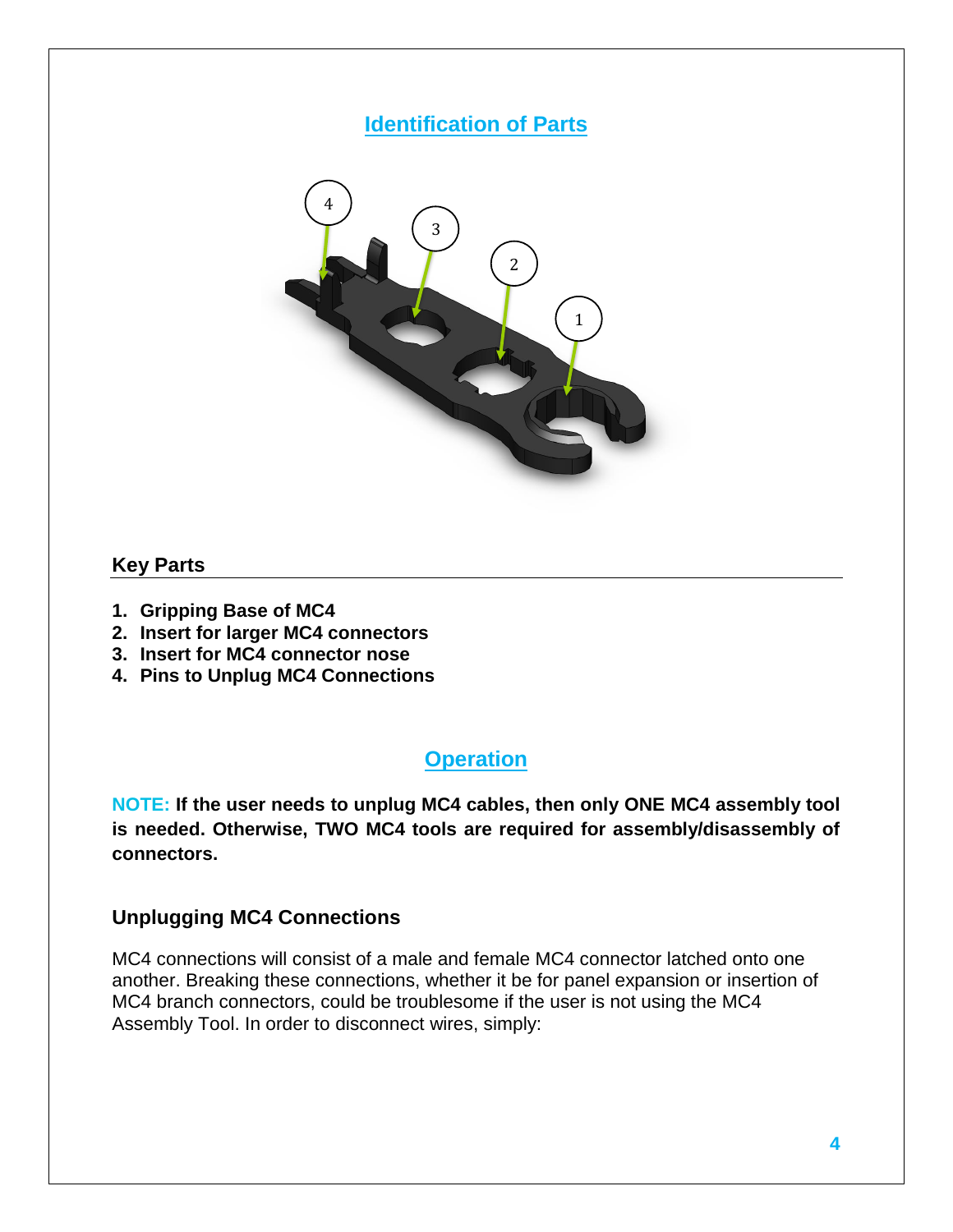# **1. Align MC4 tool with MC4 connections along the middle 2. Press down and pull the MC4 connections away from each other THE**

## <span id="page-4-0"></span>**Assembling/Disassembling MC4 Connectors**

In order to assemble MC4 connectors, it is highly recommended that users have these tools:

- 2 x MC4 Tools
- Wire Crimper and/or Wire Stripper
- MC4 connector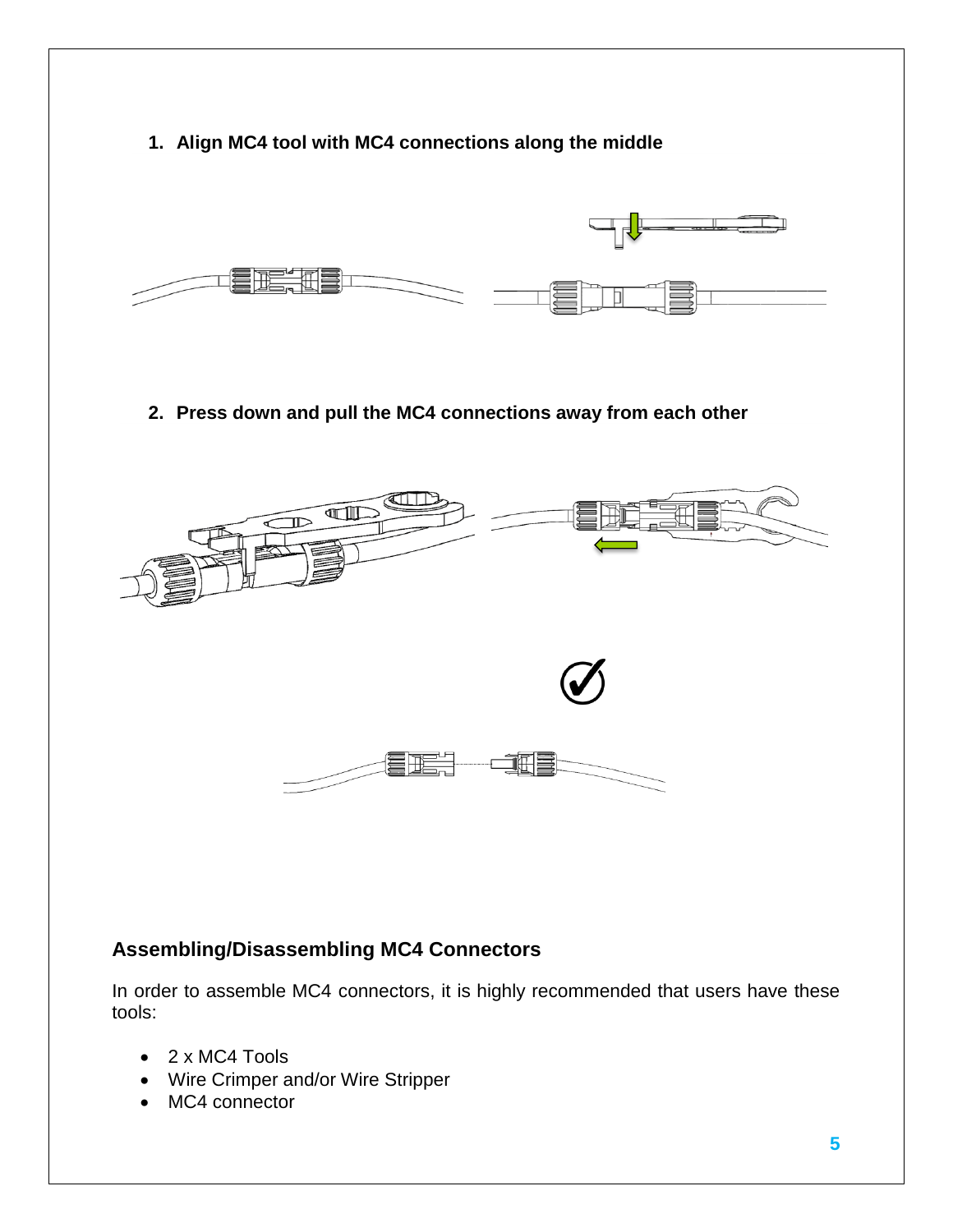**1. Strip wire, insert silver platted copper piece into exposed wire and crimp**



**2. Insert base of MC4 connector through wire then tighten with head of MC4**



**3. After initial tightening, insert the nose of the MC4 connector head through the third hole of the MC4 tool**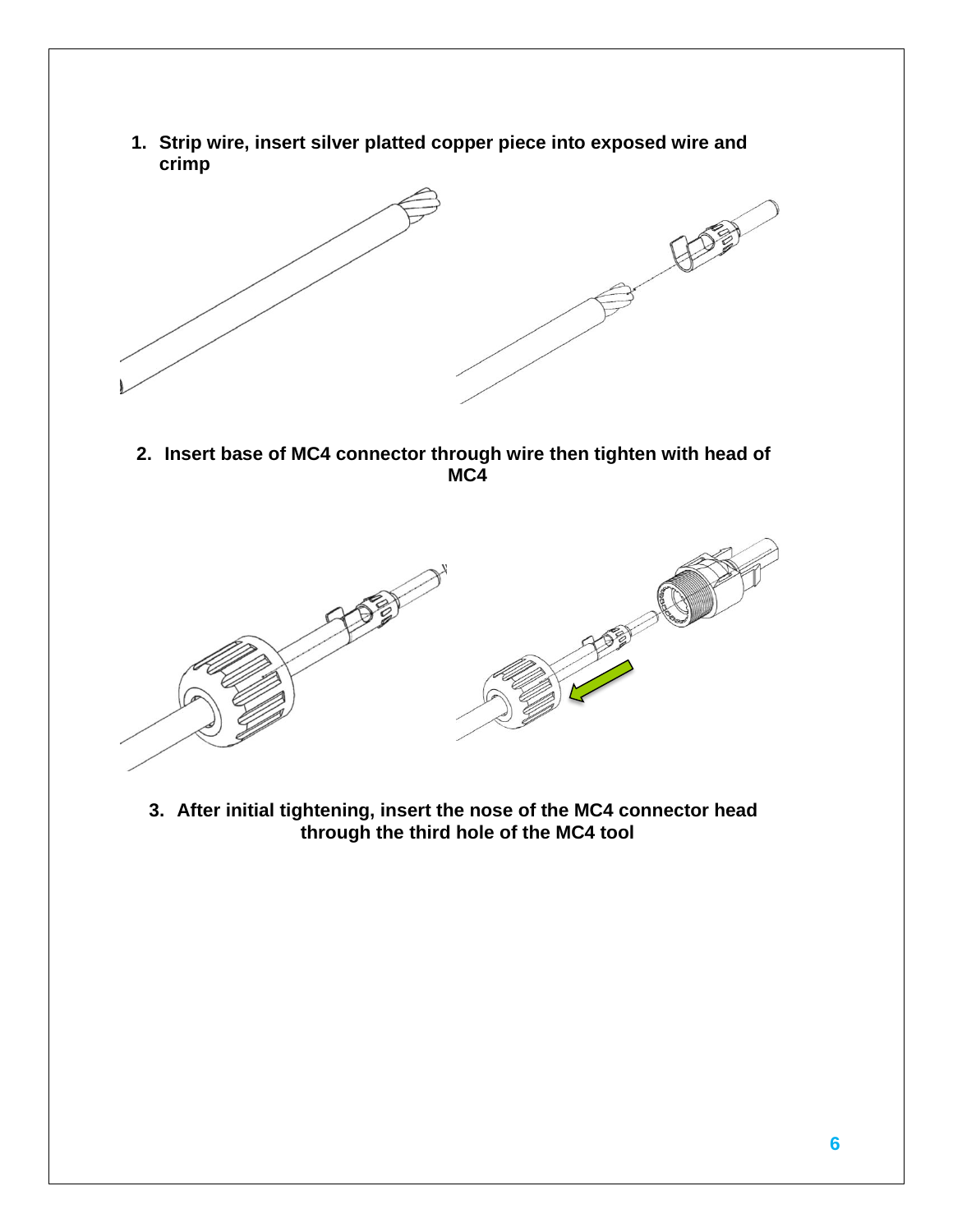

**4. Use the second MC4 tool to grip the base of the MC4 connector. Rotate one of the tools while keeping the other still to finish tightening the MC4 connector**